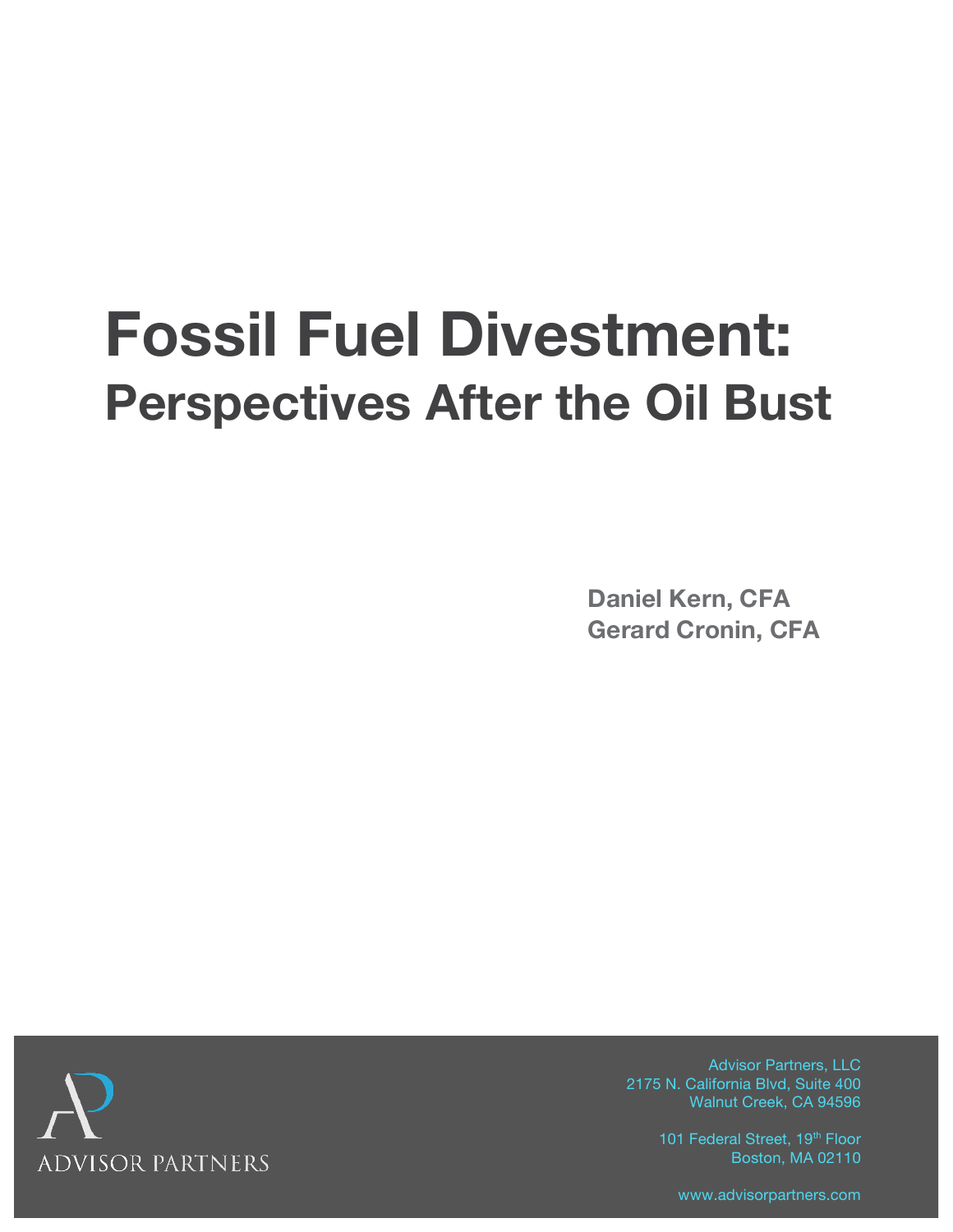# **Fossil Fuel Divestment: Perspectives after the oil bust** By Daniel Kern, CFA and Gerard Cronin, CFA

#### **Summary**

Fossil fuel divestment has been a dominant topic for socially responsible investors for the last few years, and a hotly debated topic for universities, cities and major endowments. In 2013, Advisor Partners completed research into the investment implications of divestment, evaluating different divestment alternatives from a historical and forward-looking perspective. We revisit our work from 2013 to update our analysis and review emerging issues, including the implications of the oil bust for proponents of divestment.

Setting aside social considerations, our investment analysis suggests that removing these energy stocks from a well-diversified portfolio has limited impact on investment risk; however, the evaluation of the impact on portfolio performance will depend on an investor's perspective. We also explore the topic of reinvestment, seeing the investment success or failure as tied to the approach taken to reinvest proceeds of divestment activities.

#### **Overview**

The divestment campaign started by writer and environmental advocate Bill McKibben continues to have strong momentum, supported by efforts from the organization he started, 350.org. ! ! Prominent! commitments! to! divest! fossil! fuels! have! been! announced! by! the! Rockefeller Brothers Fund; cities including Portland, San Francisco and Seattle; and colleges such as Stanford, Hampshire and Pitzer.

This study extends our framework for analyzing the investment implications of divestment, refining it to address the emerging consensus about what "fossil fuel divestment" means. We extend our historical framework through the end of 2014, covering a 25 year simulation period. We simulate backward-looking returns to develop a hypothesis about how an index portfolio divested of fossil fuels would have performed over prior years. We calculate forward-looking estimates of risk to forecast whether a fossil fuel free portfolio would present risks materially different from the unconstrained portfolio. We investigate the composition of the portfolios to anticipate sources of risk and return differences. Lastly, we consider a key consideration emerging among investors considering divestment, which is what to do with the proceeds from divesting fossil fuels. Recent experience in a declining oil price environment has provided some surprising results for some investors. We use financial modeling tools provided by FactSet Research Systems and Northfield Information Services to simulate the portfolios.

#### **Divestment analysis**

Our prior research took shape in the early days of the divestment movement, at a time of vigorous debate about the definition of divestment. We see greater consensus among divestment proponents today, with most discussion centering on divestment of companies from the Energy sector, including oil, gas and consumable fluids, energy equipment and services companies. Consequently, we've created a simulated portfolio that excludes the Energy sector within the S&P 500 Index to represent the "*divestment"* portfolio. The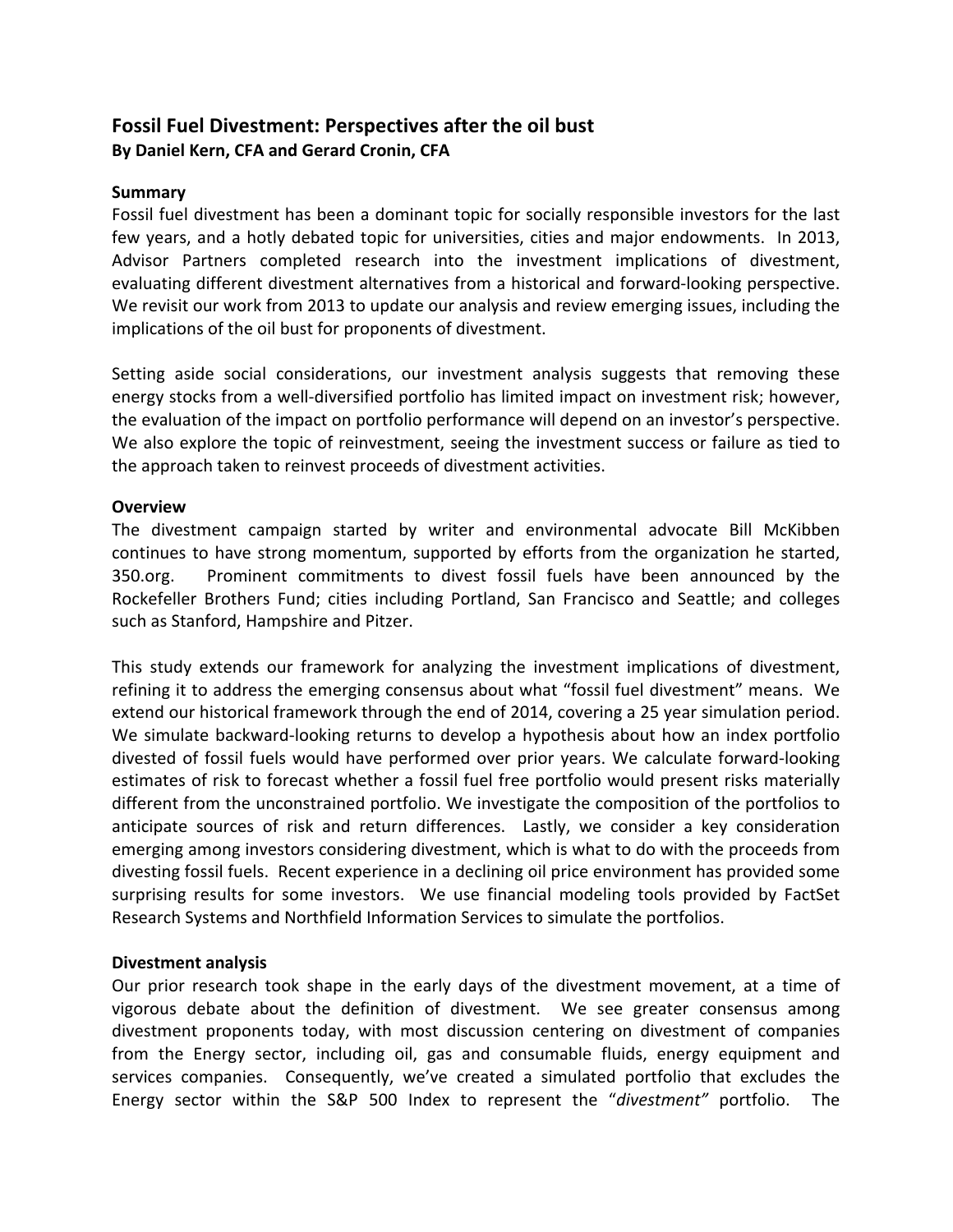divestment portfolio excludes energy stocks, while increasing the weights of the remaining index constituents on a pro rata basis. We compare the divestment portfolio to the "no *divestment"* policy alternative, represented in our study by the S&P 500 index.

### **Simulated Performance Results**

The study simulated historical performance by creating a full divestment portfolio as of the end of 1989. Simulated performance over the 25-year period provides support to both advocates and skeptics of fossil fuel divestment.

Simulated performance of the full divestment portfolio was virtually indistinguishable from that of the S&P 500 index, as shown in Chart 1.



#### **Chart 1: Divestment Appears to Have Limited Overall Impact**

Returns are virtually identical for the 25 year period ending December 31, 2014, implying no trade-off between values and performance for divestment proponents. Investors with long time horizons may be comforted by these results.

However, the study went beyond a point to point analysis to examine the pattern of returns over three-year rolling periods. Over long periods of time, performance differences canceled out. Over shorter time horizons, there are significant periods in which divestment falls out of favor. The full divestment portfolio has a significant performance advantage in the early years of the simulation and in recent years, while the S&P 500 index had a significant performance advantage during several years in the second decade of analysis, as seen in Chart 2.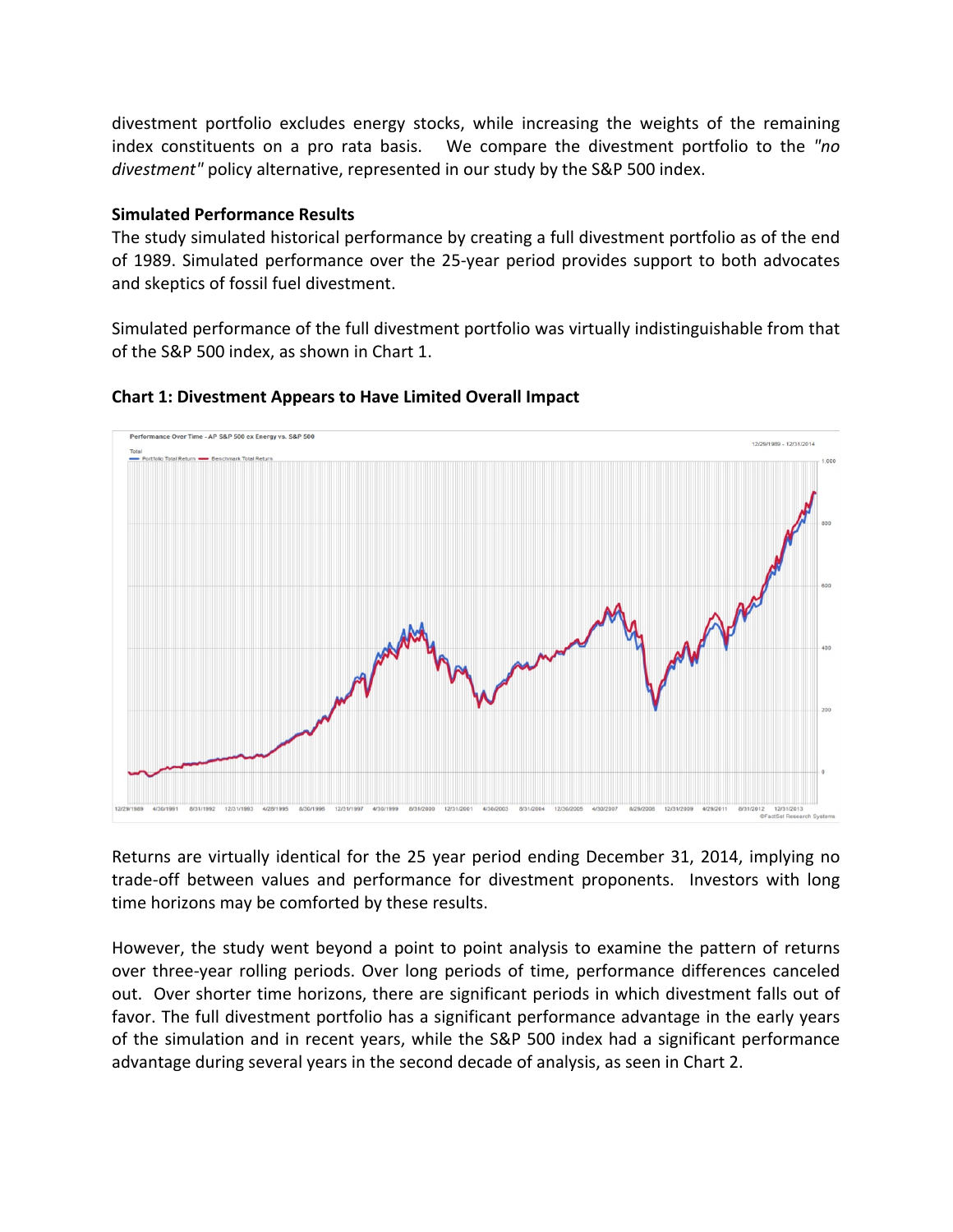

**Chart 2: Simulated 3-Year Rolling Excess Performance: Timing Matters** 

individual investor.

Given the minimal exposure of the full divestment portfolio to energy stocks, the study compared performance of the full divestment portfolio to the trend in oil prices during the simulation. Chart 3 illustrates that the doubling of oil prices from 2002 to 2004 coincides with the performance deterioration of the full divestment portfolio relative to the S&P 500 index. The subsequent doubling of oil prices in 2007 had a similar impact to performance.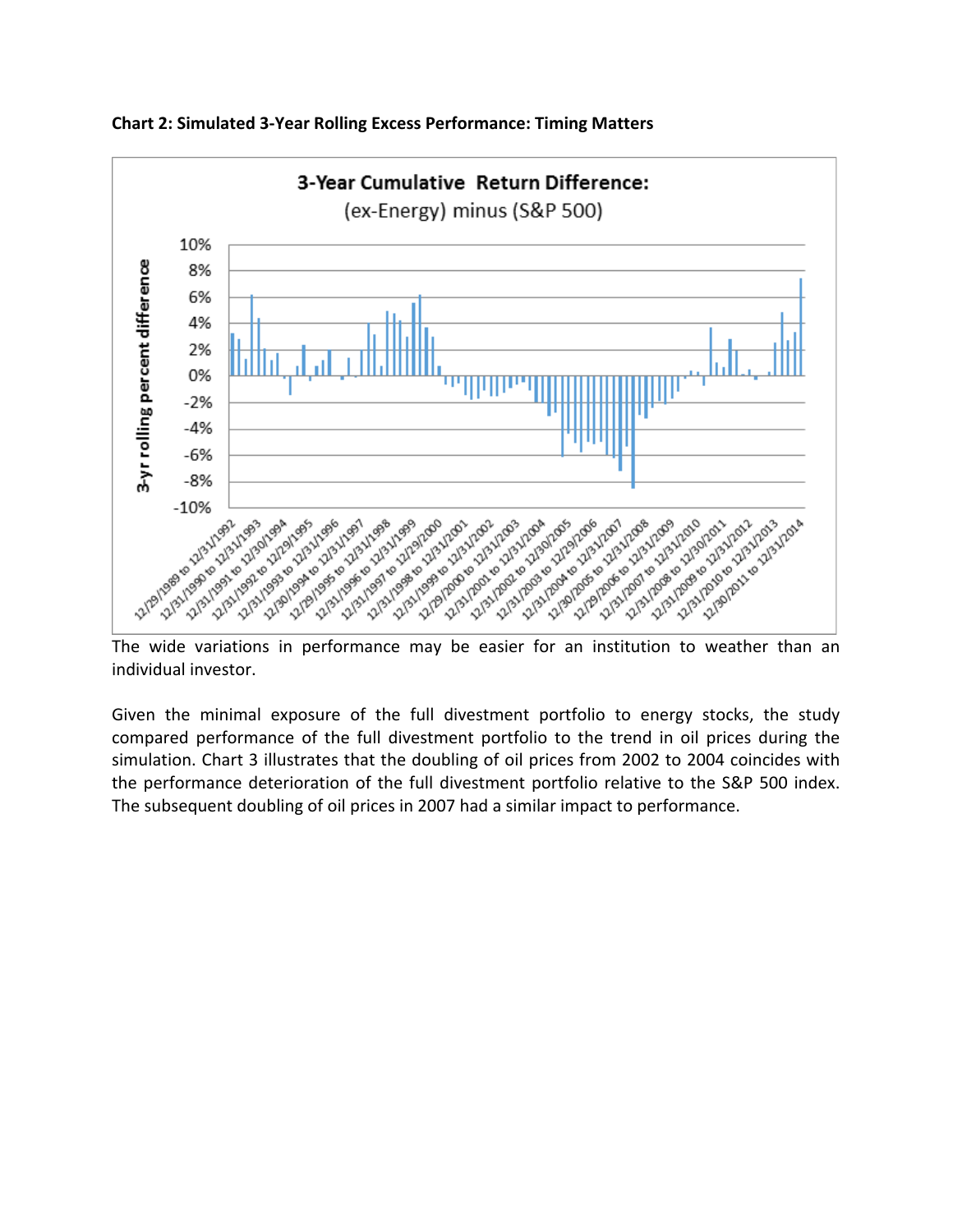



## **Evaluating the risk of divestment**

In addition to simulating performance retrospectively, the study examined prospective risk of the divestment portfolio relative to the S&P 500 Index. The study used standard deviation to measure projected risk in absolute terms, determining the projected variability of each portfolio. As shown in Table 1, the divestment portfolio has a slightly higher simulated (backward-looking) and projected standard deviation, but the differences are small.

|  | Table 1: Absolute and Relative Risk Measures: Similar Risks |
|--|-------------------------------------------------------------|
|--|-------------------------------------------------------------|

|                                                                     | <b>S&amp;P 500 Index</b> | <b>Divestment Portfolio</b> |
|---------------------------------------------------------------------|--------------------------|-----------------------------|
| <b>Standard Deviation (simulated)</b>                               | 14.64%                   | 15.04%                      |
| <b>Standard Deviation (projected)</b>                               | 15.65%                   | 15.80%                      |
| <b>Predicted Tracking Error (relative to</b><br><b>S&amp;P 500)</b> | 0.00%                    | 1.07%                       |
| <b>Number of holdings</b>                                           | 500                      | 459                         |

Examining risk in relative terms, the study also examined predicted tracking error, which is a statistic that measures deviation from a target benchmark. The divestment portfolio has a predicted tracking error of 1.07%. In statistical terms, a portfolio with predicted tracking error of 1.07% is expected to have annual returns within plus or minus 1.07% of S&P 500 returns,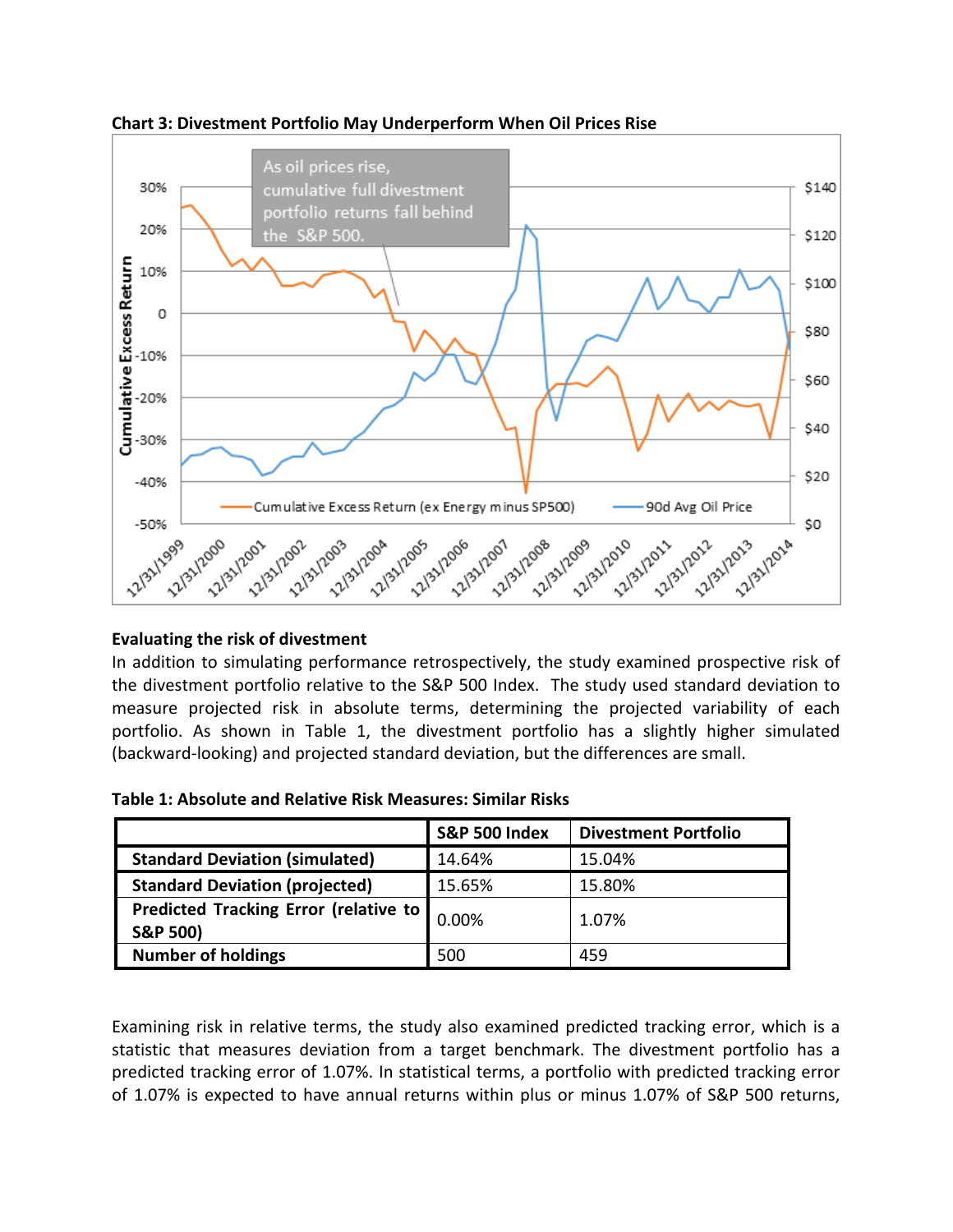two-thirds of the time. Placing these statistics in context, a typical index fund has tracking error of less than 0.50%. It's reasonable to point out that the divestment portfolio presents higher risk than a typical index fund; however predicted tracking error of 1.07% is considerably lower than the typical actively managed portfolio.

#### **Portfolio&Characteristics**

The study examined portfolio characteristics to assess underlying risks that may not be as evident when focusing on portfolio-level risk measures. Sector positioning is an important characteristic, as it can be an indicator of future sources of performance deviation relative to a benchmark. The divestment portfolio featured a pro rata redistribution of assets, smoothing the impact of the reinvestment of proceeds from the avoidance of energy stocks. Table 2 illustrates the sector breakdown.

| <b>Sector Weights</b>         | <b>S&amp;P 500 Index</b> | <b>Divestment Portfolio</b> |
|-------------------------------|--------------------------|-----------------------------|
| <b>Consumer Discretionary</b> | 12.05%                   | 13.16%                      |
| <b>Consumer Staples</b>       | 9.82%                    | 10.72%                      |
| <b>Energy</b>                 | 8.42%                    | 0.00%                       |
| <b>Financials</b>             | 16.68%                   | 18.21%                      |
| <b>Health Care</b>            | 14.21%                   | 15.51%                      |
| <b>Industrials</b>            | 10.41%                   | 11.37%                      |
| <b>Information Technology</b> | 19.69%                   | 21.50%                      |
| <b>Materials</b>              | 3.17%                    | 3.47%                       |
| <b>Telecommunications</b>     | 2.29%                    | 2.50%                       |
| <b>Utilities</b>              | 3.26%                    | 3.56%                       |

#### **Table 2: Sector Weights:**

#### **Reinvestment Implications**

Energy stocks were poor performers in 2014, suffering through an unexpected collapse of oil prices during the second half of the year. Many observers expected declining oil prices to be a positive development for portfolios that divested their energy stocks, but some investors experienced unexpected consequences. A key consideration influencing investment results is the decision about how to reinvest the proceeds from divesting fossil fuels. There are a few distinct approaches that carry different advantages and disadvantages. The approaches we see most frequently include:

• *Pro-rata reallocation:* The approach we used for this study, using the proceeds from divestment to increase the weights of the remaining index constituents on a pro rata basis. This is the easiest approach to implement, though it may not be the optimal approach from a risk perspective.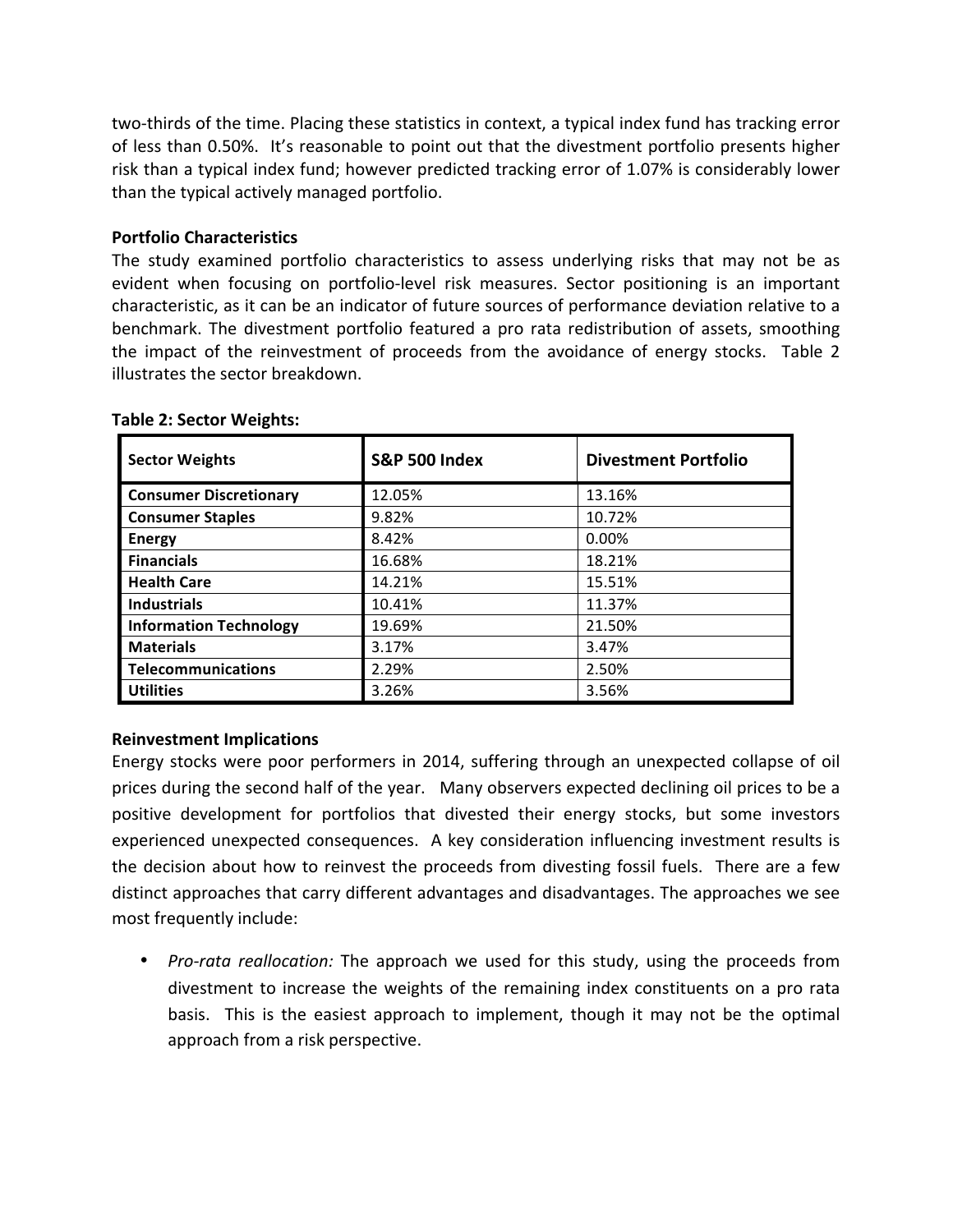- *Risk-based reallocation:* The approach we often recommend for clients, in which divestment proceeds are redeployed into companies that may be statistically correlated but are not directly involved with energy activities. For example, industry groups such as construction and engineering, aerospace and defense, and machinery have high historic correlations with oil companies. Another option for investors with a global perspective is investing in the currencies or non-energy equities of countries that are major energy producers, such as Canada, Norway and Russia. The broader economy in these countries tends to do well when oil prices rise, so investing in them could be a way to benefit from rising oil prices without providing direct funding to fossil fuel companies.
- *Reinvest in clean energy-related stocks:* The approach that is likely to be the most satisfying from a social value-driven perspective, but which carries risks that aren't always apparent to clients. 2014 provides a good illustration, as oil industry leaders Exxon and Chevron experienced stock market declines of about 6% for the year. As a comparison, the Powershares Clean Energy ETF declined about 16%, First Solar about 18% and Yingli Green Energy more than 50%. The other side of the spectrum is represented by Vestas Wind Systems, which gained more than 20% in 2014 after being up more than 400% in 2013. The booming stock price of Vestas, however came after a 3 year period in which it lost about 48% in 2010, 66% in 2011, and 46% in 2012!

Consequences of the rapid fall in oil prices included reduced demand for alternative sources of energy and a period of heightened risk aversion for investors, creating the dramatic performance results discussed anecdotally above. As a result, "old" energy companies such as Exxon and Chevron delivered better stock market performance than many "new" energy companies. Clean energy companies often have more volatile business models than the established companies targeted in divestment campaigns, featuring steeper adoption curves, a higher degree of technological and regulatory uncertainty, and less financial cushion. Clean energy companies may offer attractive long-term prospects, but it's important to recognize the higher near-term volatility they exhibit.

#### **Closing&Thoughts**

Risk models and optimizers have inherent limitations; past performance and simulated results are no guarantee of future results. The study doesn't account for potential changes in company behavior resulting from engagement efforts, nor does it consider potential regulatory changes that could restrict the ability of companies to extract carbon.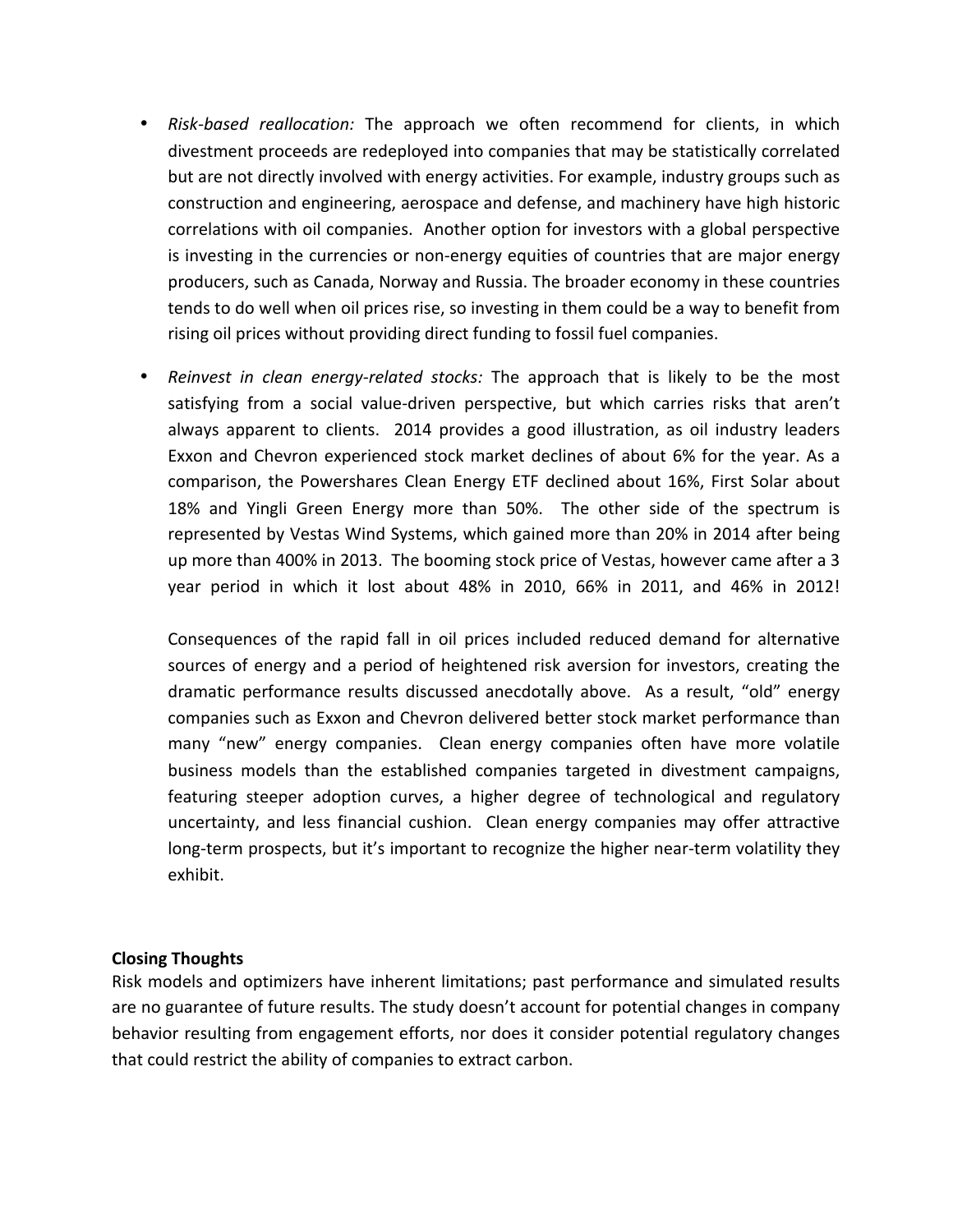Our investment analysis suggests that removing energy stocks from a well-diversified portfolio may have a small to moderate impact on investment risk; however, the magnitude of the impact is very much a function of the investor's time horizon. Endowments with a multidecade time horizon are likely to be much better equipped to weather near-term volatility than an individual investor nearing retirement. The question of reinvestment is equally important, and risk and reward associated with divestment are intricately linked to the decision about how to reinvest. As with the original divestment question, time horizon plays a critical role influencing the success or failure of a given strategy.

We're fascinated by the debate over fossil fuel divestment, finding it an important debate in social terms but also challenging in intellectual terms. We've tried to leave our personal biases out of this study, to present as reasoned and objective an analysis as possible. We've reviewed other studies that we think fall short of our intentions, appearing to tilt arguments in a certain preconceived direction by using stale data, unrealistic assumptions or exaggerated arguments in support of one side or the other. We encourage readers to look at both the conclusions and the assumptions in published studies (including our own!) and to maintain a critical point of view towards the published findings.